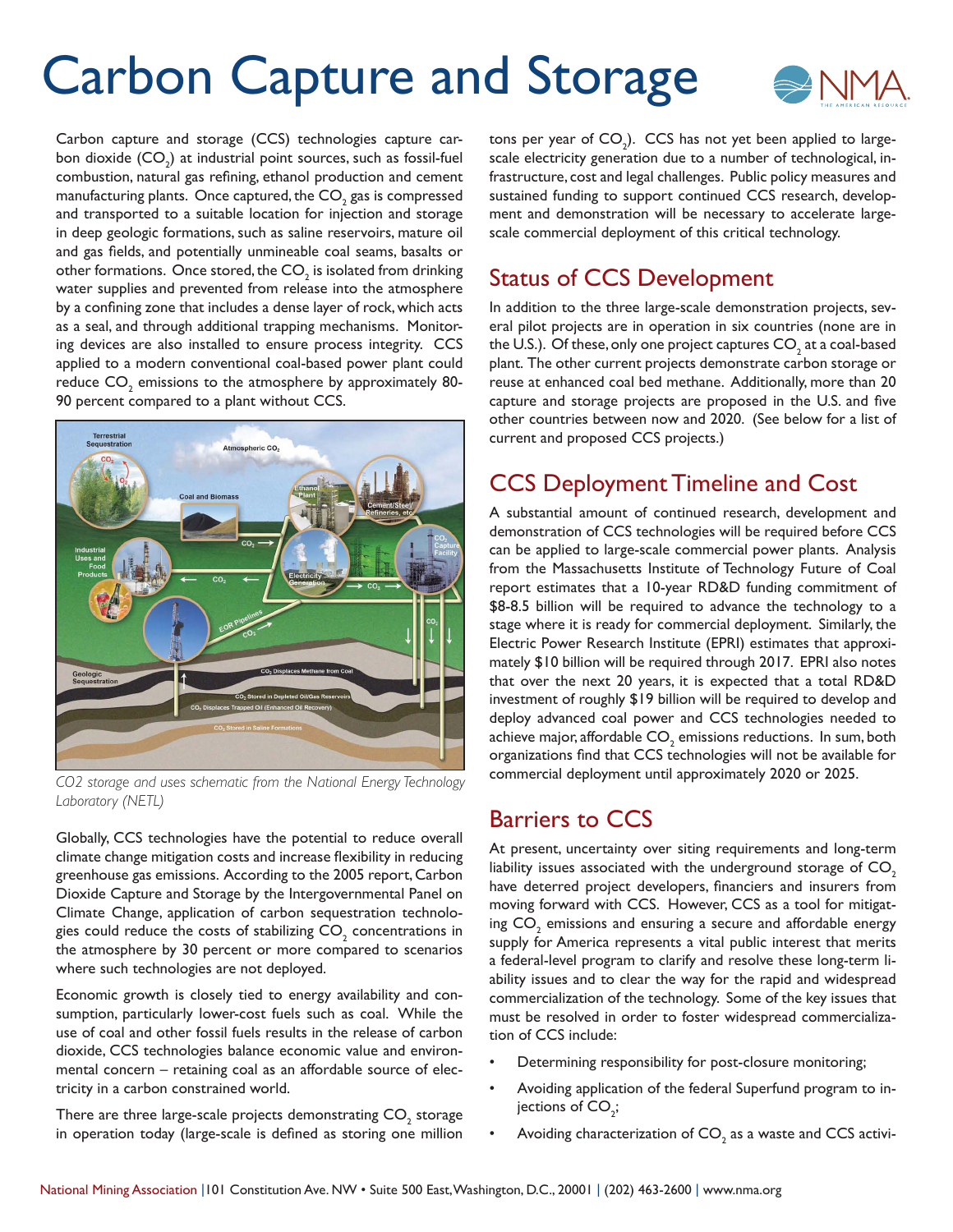# Carbon Capture and Storage

ties as waste disposal to avoid triggering expensive "cradle to grave" regulations of the Resource Conservation and Recovery Act (RCRA); and

Resolving property rights issues, including pore space ownership, trespass and interstate issues relating to  $\mathsf{CO}_\mathfrak{z}$  transportation and placement.

# Current Worldwide CCS Projects

#### Demonstration Projects

- Sleipner West (Norway). Statoil and IEA began injecting  $CO<sub>2</sub>$ from the natural gas field into a saline formation under the North Sea in 1996. Currently, they store one million tons of  $\mathsf{CO}_2$  per year with no leakage. The projected cost is more than €350 million. (Storage)
- Weyburn  $\mathsf{CO}_2^{}$  Flood Project (Canada). EnCana and the International Energy Agency (IEA) began storing CO $_{_2}$  from en-



hanced oil recovery (EOR) in 2000. During Phase 1 (2000- 2004), more than seven million tons of  $\mathsf{CO}_\text{\tiny{2}}$  were stored, and the geology has been found suitable for long-term storage. The site will be maintained in order to study long-term sequestration. The

*Weyburn CO2 project. (photo: NETL)*

second phase will include site characterization, leakage risks, monitoring and verification and a performance assessment. (Storage)

- In Salah (Algeria). Sonatrach, BP and Statoil began capturing  $\mathsf{CO}_2$  from natural gas production in 2004 and storing it in depleted gas reservoirs. They store about one million tons of  $\mathsf{CO}_2$  per year, and the projected cost for the project is  $\$1.7$ billion. This is the world's first full-scale  $\mathsf{CO}_2^{}$  capture and storage project at a gas field. (Storage)
- K12B (Netherlands). Gaz de France is investigating the feasibility of  $\mathsf{CO}_\mathbbm{2}$  storage in depleted natural gas reservoirs on the Dutch continental shelf. The  $\mathsf{CO}_2$  is injected in the same place from which it came. Injection started in 2004. (Storage)
- Snøhvit (Norway). Statoil began storing CO $_{\rm 2}$  from gas production beneath the seabed in April 2008. At full capacity, they plan to store 700,000 tons of CO<sub>2</sub> a year. The projected cost is \$110 million. (Storage)

#### Pilot Projects

• Fenn Big Valley (Canada). The Alberta Research Council began injecting CO $_{_2}$  into deep coal beds for enhanced coal bed methane in 1999, with a project cost of C\$3.4 million. Thus

far, all testing has been successful, and they are assessing the economics of the project. (Enhanced coal bed methane)

- Ketzin (Germany). GFZ Potsdam, as part of the European research project, CO2SINK, began storing CO $_{\textrm{\tiny{2}}}$  in aquifers at a depth of 600 meters on June 30, 2008. They plan to store up to 60,000 tons of CO<sub>2</sub> over two years, at a cost of  $\in$ 15 million. (Storage)
- Schwarze Pumpe (Germany). Vattenfall opened their pilot 30Mw coal oxyfuel combustion plant with  $\mathsf{CO}_2^{}$  capture on Sept. 9, 2008. (Coal plant with capture)
- Otway (Australia). CO2CRC has begun injecting  $\mathsf{CO}_2^{}$  from natural gas wells in hydrocarbon reserves; eventually, 100,000 tons will be stored. The object is to provide technical information on  $\mathsf{CO}_\mathbbm{2}$  storage and monitoring and verification. The project's budget is A\$40 million. (Storage)

#### Proposed Projects

#### *Domestic*

- Mountaineer Power Plant (West Virginia). Beginning in 2009, American Electric Power (AEP) will capture about 100,000 tons of  $\mathsf{CO}_\mathfrak{z}$  per year from a portion of the coal-based plant's emissions using chilled ammonia and store it in a deep saline aquifer injection well. In 2012, the project would be increased to capture and store 1.5 million tons of  $\mathsf{CO}_2$  per year. (Coal CCS)
- Antelope Valley Station (North Dakota). About one million tons of  $\mathsf{CO}_2^{\vphantom{2}}$  per year will be captured and stored from this 120MW slipstream project at a coal-based plant. Announced by Basin Electric Power Cooperative and Powerspan Corporation, this project is expected to begin in 2009 and be operational in 2012. (Coal CCS)
- Northeastern Plant (Oklahoma). At a 450MW coal-fired unit, AEP plans to capture up to 1.5 million tons of CO $_{_2}$  per year beginning in 2011. This  $\mathsf{CO}_2$  will be used in EOR. (Coal capture, EOR)
- Carson Project (California). A 500MW power plant will be powered by hydrogen, and  $\mathsf{CO}_2^{}$  will be stored beginning in 2011. (CCS)

*U.S. Department of Energy (DOE) Regional Carbon Sequestration Partnerships*

- The West Coast Regional Carbon Sequestration Partnership will conduct a large-scale test in which they will inject one million tons of  $\mathsf{CO}_2^{}$  over four years into deep geologic formations in the San Joaquin Valley of California. This project will cost \$90.6 million (the DOE share, subject to annual appropriations, is \$65.6 million). (Storage)
- The Southwest Regional Partnership on Carbon Sequestration will inject two million tons of CO $_{\textrm{\tiny{2}}}$  over four years from a natural CO $_{\textrm{\tiny{2}}}$  deposit into Jurassic-age sandstone. This project will cost \$88.8 million (the DOE share, subject to annual appropriations, is \$65.4 million). (Storage)